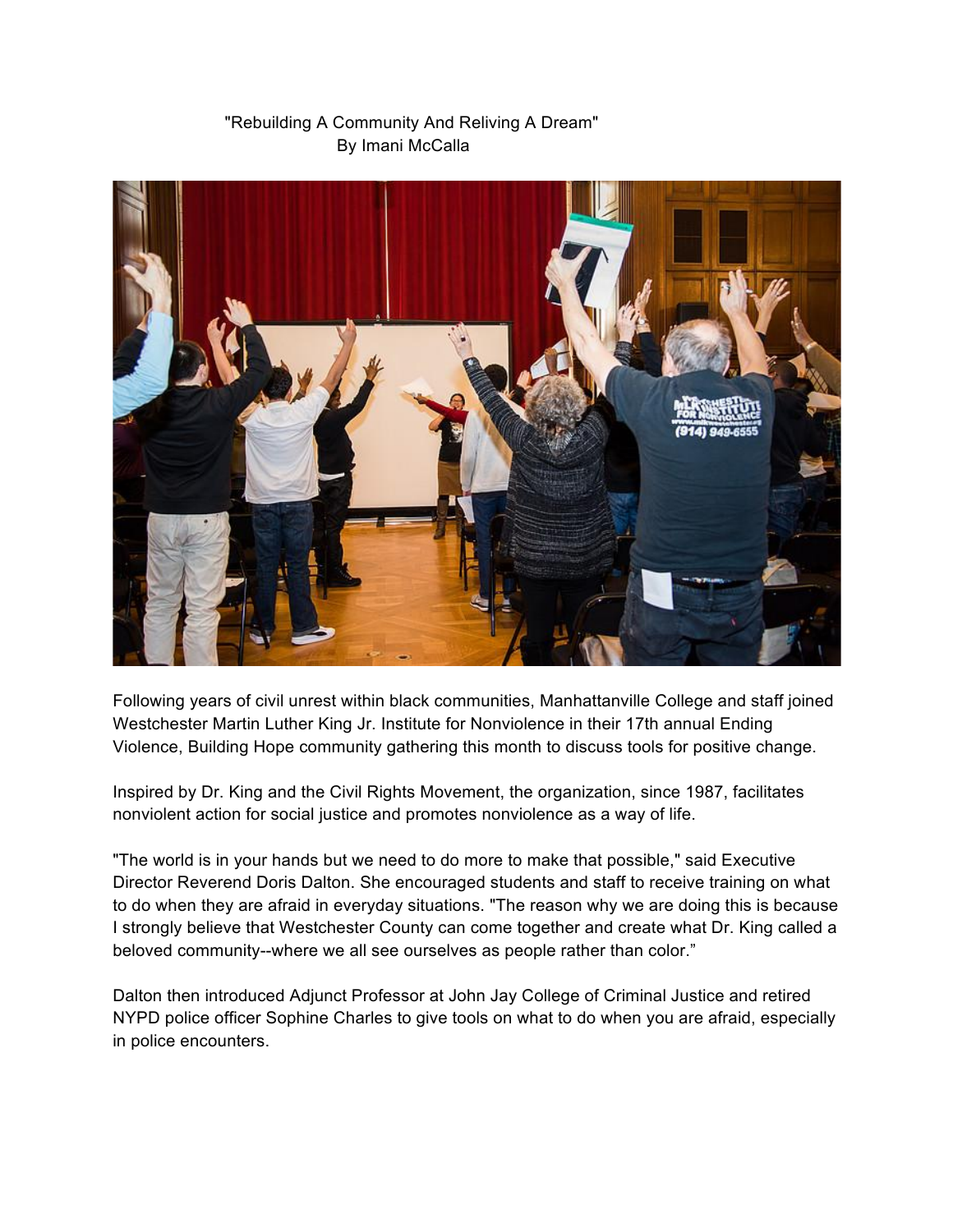"There is a difference between what you want and what someone else wants for you for your best interest," Charles began her first presentation, "Turning Fear into Courage." "Ten to 15 years later, you will see why they motivated you to do these things," she said.

"Some of us don't want to admit it, but we all have something to fear; I'm afraid everyday." Charles mentioned her 16-year-old son who attends school in Harlem. "I'm afraid that he'll have a negative encounter with a police officer because that is a reality."

Other than anxiety and other unpleasant emotions that constitute fear, Charles taught the audience that fear can also be encouraging.

"Fear creates privilege," said Johnny, a young man in the audience. Charles responded that fear can motivate us for success and referred to the adults, "We must be courageous to lead our youth to the right path."

Charles, who grew up in the police department, mentioned that she was injured by an officer and stated, "fear can cause police officers to overreact, but it's not an excuse for them to injure someone or cause unjustified violence."

Charles also said that youth are afraid everyday and asked the audience to give examples of how youth react to fear.

"Kids may drop out of school because they feel they are not smart enough or don't have what it takes," said Dakota, another young man in the audience.

Charles then gave other examples such as bullying, committing crimes and withdrawing from activities. "They also do things to succeed," she continued.

"Trayvon Martin wanted to join the NBA. If he wasn't killed, he would've been somebody great today," Dakota added.

When discussing courage, Charles taught that courage is "acting morally and rightfully." She explained her statement by mentioning that youth are responsible for many protests in advancing civil rights and morality, like the Black Lives Matter movement.

Other actions that define courage, Charles said, are going to school everyday, identifying future dreams, goals and aspirations, being involved in community service, helping with siblings, choosing to walk away from conflict, and positive talking. She told the audience to affirm themselves even if they do not feel it. "People who say they are beautiful, worthy and capable look different and act different."

Lastly, Charles said courage is making a choice to confront fear and encouraged the youth to think and write about it. Also, the best thing to do when they are afraid is to talk to people who care about them.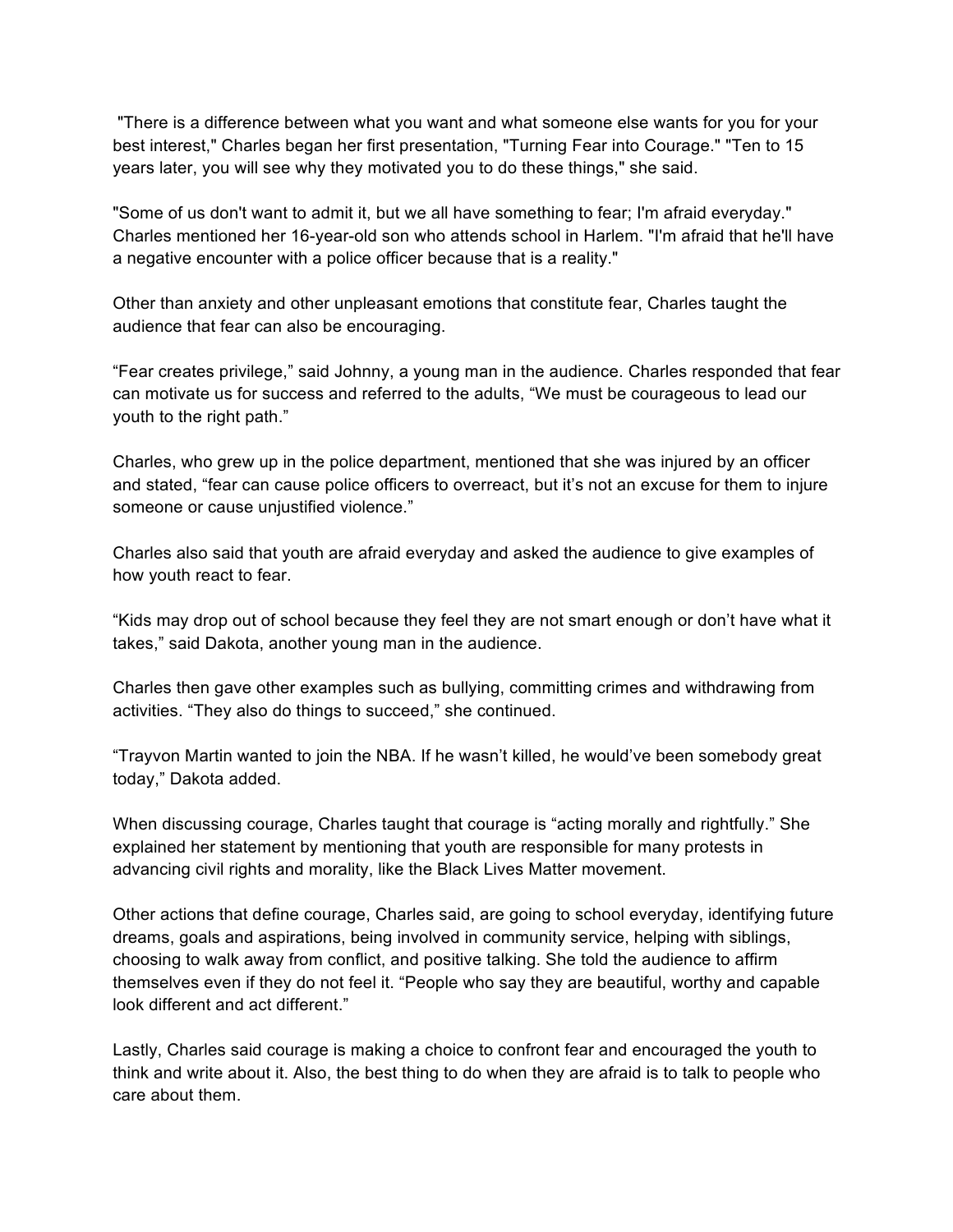In her second presentation, "Know Your Rights in a Police Encounter," Charles taught the youth four communications that should be shared with police, which are name, age, address and whether they can call their parents or guardians. For adults, they can ask if they can call their lawyer.

Charles also advised the audience to make eye contact and not make any sudden movements and get permission to show identification if they are driving.

Dwight, a man in the audience, informed everyone about the Legal Equalizer, or LegalEQ app available for Android, iOS, iPhone iPad and iPod users. This app immediately records video or audio of the interaction with an officer. When you press the stop button, a link to the copy of the interaction is sent to three emergency contacts. There is also an SOS panic button that sends a message to your contacts, alerting them that you have been pulled over. The message includes the timestamp and location.

A young man in the audience asked Charles if she had noticed an improvement in the situations that are being discussed. Charles said there is an improvement because police are on a high alert now and because of reportings on racism, they can no longer deny their wrongful actions. Departments are now making change on policies, supervising, trainings and other preventive measures.

In the next presentation, a music group demonstrated what Charles meant by thinking and writing about what courage is.

Lord Judah and H.I.P. H.O.P., which stands for Highly Intelligent People Healing Our Planet performed four songs- "Discipline," "Won't Change," "Dear Lord" and "Riot" from their new album, "Accountability."

"Accountability means holding yourself accountable by improving your behavior on a daily basis. It is changing the way you react to what you see," said Lord Judah, the manager of H.I.P. H.O.P. since 2006. "We are trying to promote social action through music."

For the "Wrap-up Session," Associate Professor of World Religions and African Studies at Manhattanville James Jones shared powerful quotes from Martin Luther King Jr. and explained why they are significant to not only the event, but everyday life.

"We don't remember that Dr. King is committed to everyone on the planet," said Jones. If you want to follow his footsteps, you must be serious about any injustice in the world." Jones connected this to two of King's quotes, "Injustice anywhere is injustice everywhere" and "You can never be what you ought to be until I am what I ought to be."

Jones shared that his son Malik Jones was shot by police in 1997 in East Haven, Connecticut at a traffic stop. In response to his death, he called someone in the police department. "Do not